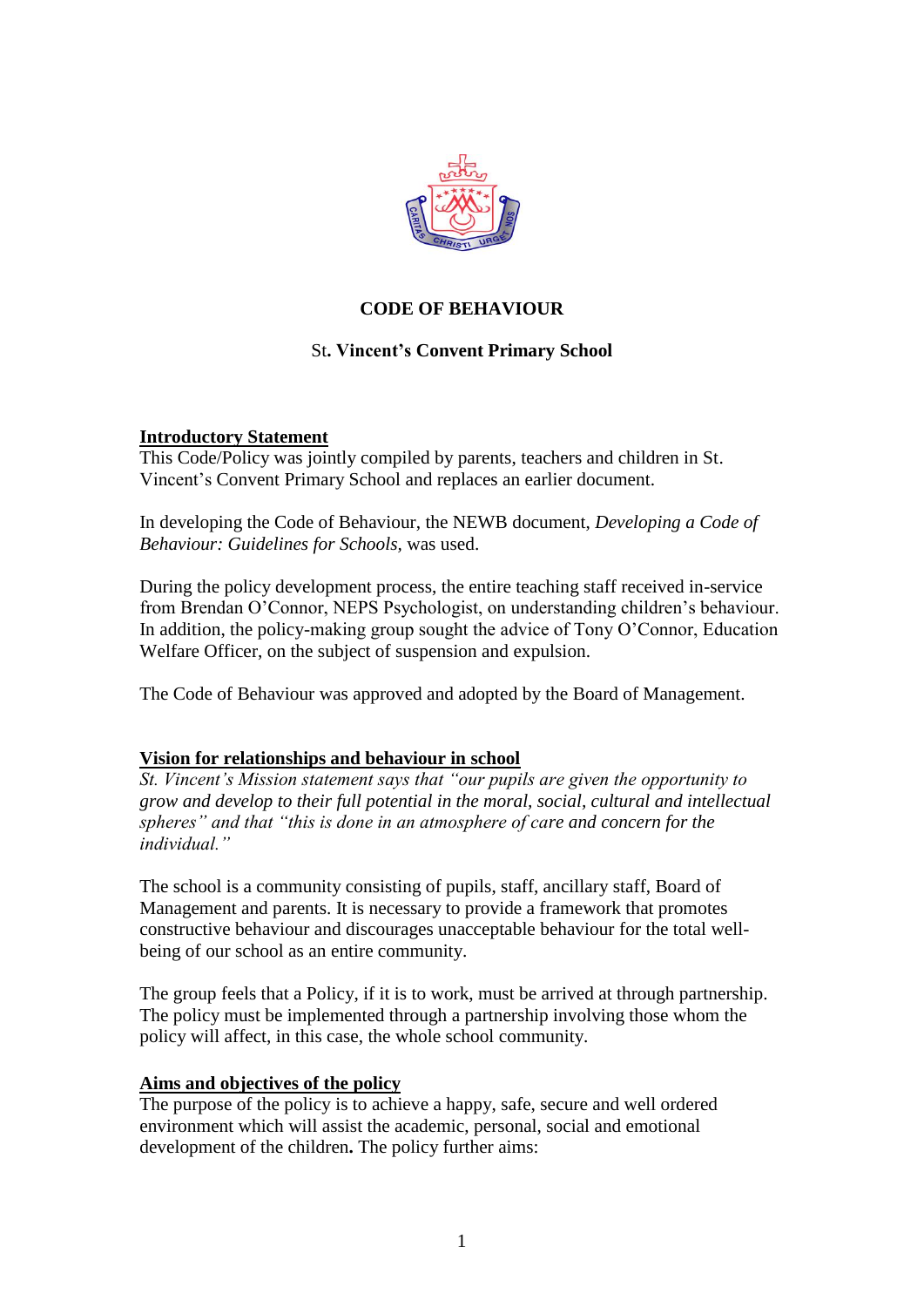- $\Box$  To promote the growth and development of each child in an atmosphere where children are listened to respectfully and are taught to listen to others;
- $\Box$  To promote a positive approach to behaviour issues in the school through the development of a consistent sense of fairness and trust;
- To welcome and encourage the involvement of parents/guardians in the promotion of the good behaviour of their children;
- $\Box$  To foster good direct communication with parents in the context of their children's behaviour
- To ensure a consistent approach throughout the school in the management of behaviour;
- To ensure and promote a safe, friendly, welcoming environment within the school, where pupils through the development of self discipline will feel secure;
- To ensure that parents/guardians are aware of the school rules and the Code of Behaviour and that teachers and parents will support each other and work together on all matters of discipline.

## **Principles**

- $\Box$  The school recognises the variety of differences that exist between children and the need to tolerate these differences.
- It is important to teach younger children what is acceptable behaviour as this is the foundation for the development of behaviour patterns in later years.
- $\Box$  Discipline issues will be managed with due consideration for the ages of the children.
- $\Box$  It is agreed that a high standard of behaviour requires a strong sense of community within the school and a high level of co-operation among staff, parents and pupils.
- Every effort will be made to ensure that the Code of Behaviour is implemented in a reasonable, fair and consistent manner.
- Every effort will be made to promote good behaviour at all times.

### **Management of unacceptable behaviour**

The degree of misdemeanours, i.e., minor, serious or gross, will be judged by the Principal and staff on a common sense approach with regard to the gravity/frequency of such misdemeanours. Final judgment of the category of misdemeanour will rest with the Principal. In serious cases the Chairperson of the Board may be consulted. Examples of different levels of misdemeanour are listed below together with staged steps for dealing with the misdemeanours. It should be noted that the lists of misdemeanours below are not exhaustive and will be considered with due regard to the respective ages of the children.

### **Examples of minor misdemeanours**

Breaking school rules occasionally Interrupting class work Arriving late for school occasionally without good reason Running in school building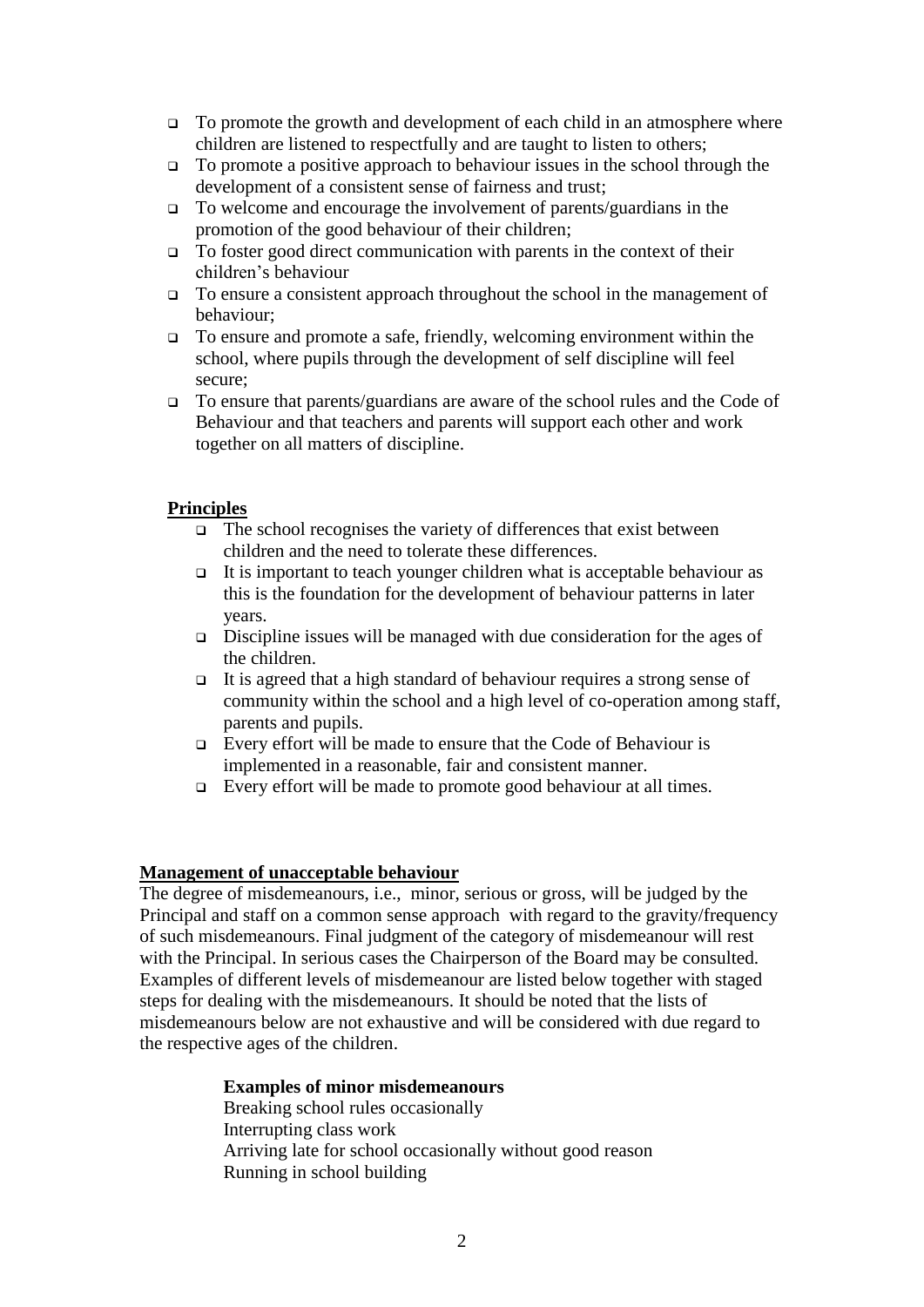Jumping or running on stairs Talking in class line Leaving seat without permission at appropriate times Leaving litter in school or playgrounds Not wearing correct school uniform Being unmannerly/discourteous Not completing homework without good reason or not having work signed by parent Rough play in school yard at breaktime/hurting others (in a non-serious way) Lack of respect for library books

#### **Examples of serious misdemeanours**

Breaking school rules consistently Consistent engagement in minor misdemeanours Doing anything that might pose a danger to child himself/herself or others Damaging school property Stealing from other children or staff in the school Deliberate injury to another child or adult in the school environment Being defiant Use of bad language Consistently not doing homework Having a mobile phone in school without permission (Refer to Policy regarding mobile phones.) Bullying

### **Examples of gross misdemeanours**

Leaving school premises without permission Smoking, drinking alcohol, use of stimulants Repeated persistent bad behaviour, e.g., Bullying, stealing, defiance Having inappropriate material in school Sharing of inappropriate material Placing of photographs taken in school on internet without written permission Serious damage to school property Racism False accusations and taking of character Organising fights while on the school premises for outside the school premises Verbal assault Intimidation Aggressive, threatening or violent behaviour towards others Child having a weapon in his/her possession Physical assault Reckless behaviour that would put child herself/himself or another child in danger of injury or death in the school or on school outings

#### **Where problems arise outside of school**

Problems arising outside of school will be acknowledged by the school. Parents will be informed if they do not already know.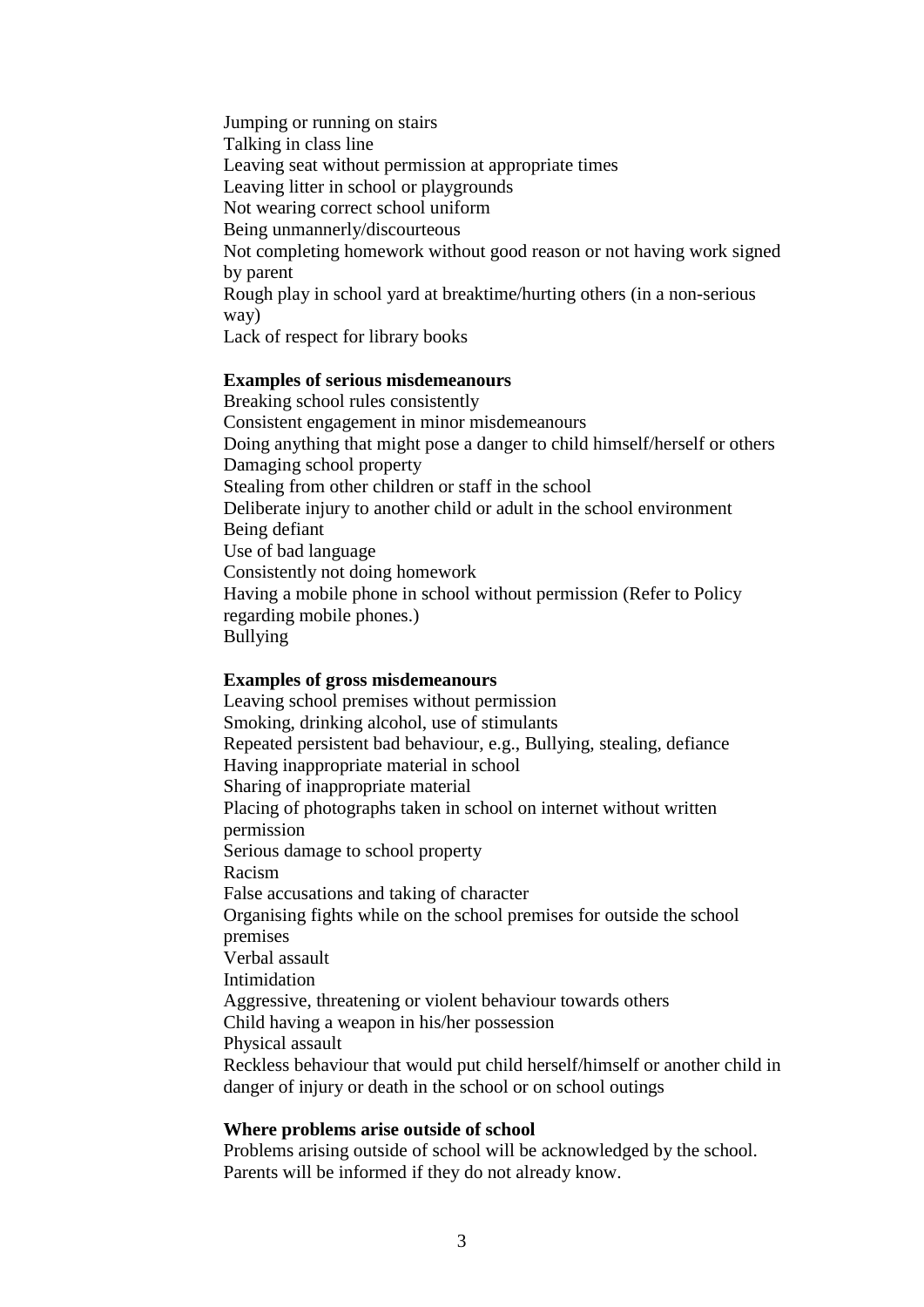Problems arising from the use of mobile phones or the internet will be referred to parents. The school will not take responsibility for or intervene in incidents involving these media. Parents may ask for help and the School may be willing to get involved to help where possible and appropriate.

Parents may be directed to agencies that may be of further help, e.g., Community Guard, Social Worker.

### **Behaviour management procedures**

## **Step 1: Procedure for dealing with minor misdemeanours**

- Teacher speaks with the child when an incident of minor misbehaviour occurs.
- If incidents of minor misbehaviour by a child occur on a regular basis the teacher will record the exact nature of the misbehaviour each time and date same.
- If incidents of minor misbehaviour occur in the classroom or yard at playtime the teacher on duty will communicate with the class teacher and the class teacher will record and date the misbehaviour.
- If incidents of minor misbehaviour by a child occur on a regular basis the teacher will speak to the child's parents and show them the written record of the child's behaviour.

Following consultation with the child's parents, the child's behaviour will be observed for signs of improvement.

While every effort will be made by all members of staff in adopting a positive approach to the question of behaviour in school, children must learn that there are consequences if they misbehave and that there are sanctions for episodes of misbehaviour.

Children also need to know that good behaviour will be rewarded and acknowledged, e.g., with certificates, homework credits, merit cards, pupil of the week awards, etc. The school places greater emphasis on rewards than on sanctions in the belief that this positive approach will yield better results in the longer term.

## **Step 2: Procedure to be followed for minor misdemeanours if behaviour does not improve following Step 1**

- After a certain number of verbal warnings a child's name will be entered in a record book in office and parents will be informed. (Entries in book will be at the discretion of each teacher, taking child's personality and home background into account. The record book must specify behaviours.)
- Parents will then be made aware that the Principal or delegated Postholder will speak with the child.
- $\Box$  Principal or Postholder speaks with the child and listens to the child.
- The Principal or Postholder makes an agreement with the child where the child agrees to change the behaviour over a specified period (e.g., 1 week, 2 weeks).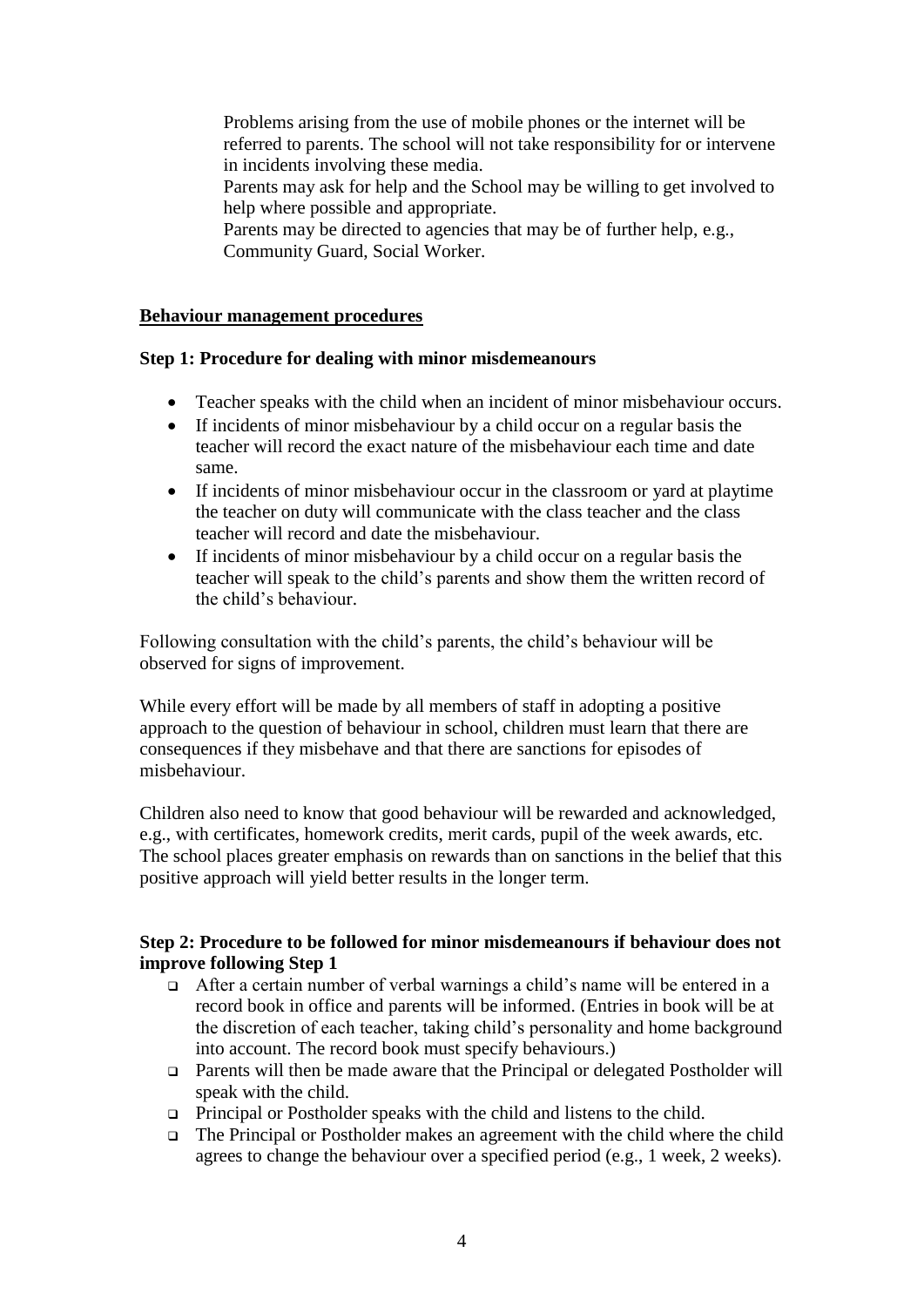- Principal or Postholder will meet with child again on a pre-agreed date to review the behaviour and parents will continue to be informed of the progress.
- All developments will be acknowledged and communicated to the child and his/her parents.

## **Step 3: Procedure to be followed for (a) minor misdemeanours if behaviour does not improve following Step 2; and (b) serious misdemeanours**

The child will be asked to think about the behaviour, to write about it and to state what he/she will do to change behaviour. (If the child cannot write teacher will record.) In addition:

- Written work/assignment will be given at weekend and Parent/Guardian will be required to sign a note when homework is completed.
- Jobs of responsibility in school will be withdrawn.
- Detention at breaktime will be considered. (A specific format will be adhered to at these sessions.)
- The child will be on report to a staff member (a delegated teacher on each floor) on a daily or weekly basis, for a pre-agreed time, depending on the seriousness of the misbehaviour.
- Access to trips/outings may be withdrawn.

## **Procedure to be followed for gross misdemeanours**

- $\Box$  Where there is an incident or incidents of gross misbehaviour the Board of Management has the right to suspend a pupil subject to the provisions of the relevant acts, and the guidelines and circulars of the Department of Education and Skills.
- $\Box$  The parents/guardians will be contacted/informed.
- $\Box$  The Principal may then sanction suspension.
- $\Box$  The parents/guardians and child will be informed in writing of the date on which the pupil is to return to school.
- $\Box$  After a total of six days of suspension in any one school year the School Principal must inform the NEWB.
- $\square$  Suspensions must be fair and reasonable pupil must only be subjected to one suspension per misdemeanour and must never be over-punished.
- $\Box$  The Board of Management has the right to expel a pupil for a gross misdemeanour but it must first notify the EWO in writing of its opinion and reasons for the decision. The Board will not proceed to expel the pupil for at least twenty days after the notification has been received by the Education Welfare Officer.

### **Pupil commitment to observing code of behaviour**

The school rules will be posted on a notice board on each corridor and highlighted at assemblies.

At the start of the school year, each child  $(1<sup>st</sup> Class - 6<sup>th</sup> Class)$  will sign a copy of the school rules to indicate the child's intention to abide by the rules and the parent's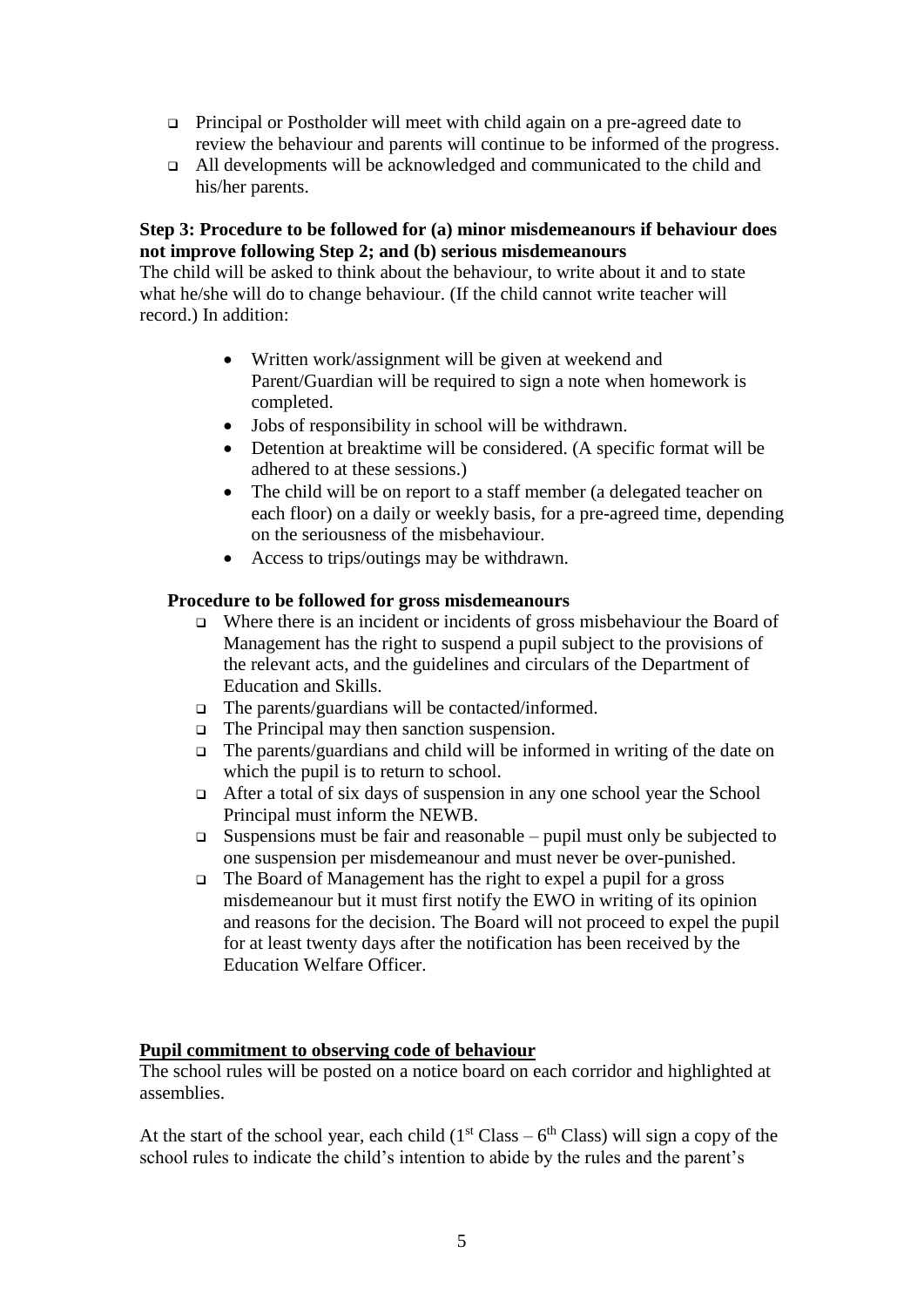intention to support the rules. The children will also make commitments, as follows, under the headings, *safety, caring for myself* and *caring for others.* 

**Safety:** For my own safety and that of others-

- $\Box$  I will obey the school rules.
- $\Box$  I will be careful coming to and going from school.
- $\Box$  I will walk, not run, when moving around inside the school building.
- I will remain seated in class when expected to do so and while eating my lunch.
- $\Box$  I will use the school gate entrance to come into the school and to leave the school and I will not travel up and down by the Convent when coming to or leaving school.
- $\Box$  I will show respect for my fellow pupils.
- $\Box$  I will always bring a note of explanation following absences.
- $\Box$  My name will be on my personal property.
- $\Box$  I will never leave the school grounds without permission of a teacher.
- $\Box$  I will be kind and not hurt others.
- $\Box$  I will not bring hot drinks to school.
- $\Box$  I will never set off the fire alarm.

## **Caring for myself:**

- $\Box$  I will tell the teacher, my parents or a responsible adult if something is happening to me that I know or suspect is wrong.
- $\Box$  I will be in school on time each morning.
- $\Box$  I will work hard and always do my best in school.
- $\Box$  I will respect my school and always wear my complete and full school uniform.
- $\Box$  I will always bring a healthy lunch to school.
- $\Box$  I will listen carefully in class and always do my best completing all homework.
- $\Box$  I will be aware of personal cleanliness and always keep my hair neat and tidy.
- $\Box$  I will respect myself and my property, always keeping my schoolbag, books and copies in good order.

## **Caring for others:**

- $\Box$  I will tell the teacher, my parents or a responsible adult if something is happening to another or others that I know or suspect is wrong.
- $\Box$  I will be respectful and kind towards my teachers, my schoolmates and visitors to my school by always being polite, mannerly, and remaining orderly and quiet in my class line.
- $\Box$  I will respect and keep the class and school rules.
- $\Box$  I will be careful and respect school property, always helping to keep my school clean. I will show respect for the property of my schoolmates, the school building and grounds.
- $\Box$  I will always be truthful and honest.
- I will treat others as I would like to be treated, fairly, with courtesy and good manners.
- I will celebrate others' success and will support my schoolmates and school activities.